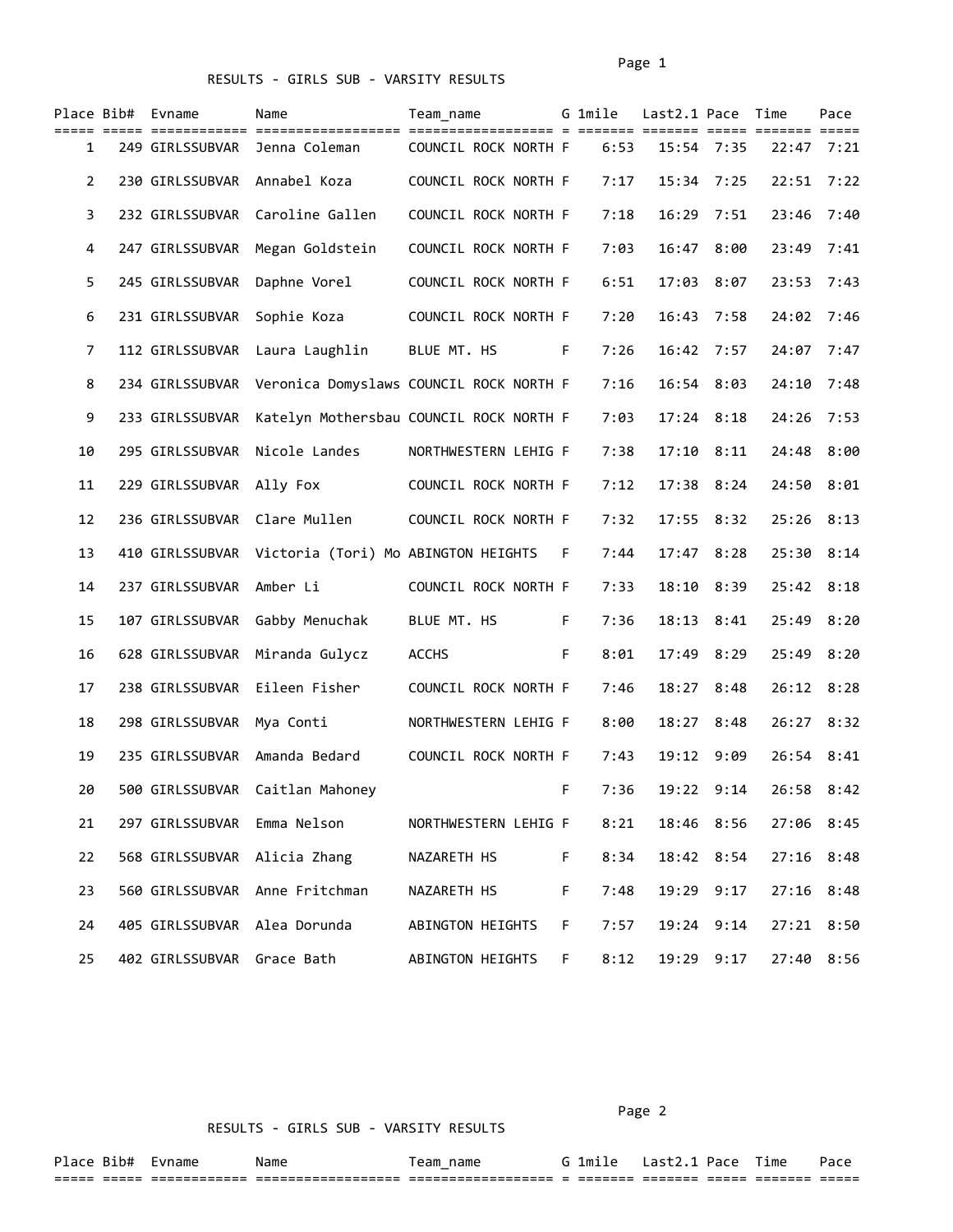| 26 | 408 GIRLSSUBVAR             | Maya Kasim                              | ABINGTON HEIGHTS     | F  | 8:23  | 19:36       | 9:20 | 27:59 9:02 |      |
|----|-----------------------------|-----------------------------------------|----------------------|----|-------|-------------|------|------------|------|
| 27 | 239 GIRLSSUBVAR             | Jenna John                              | COUNCIL ROCK NORTH F |    | 8:17  | 19:47       | 9:26 | 28:04      | 9:03 |
| 28 | 555 GIRLSSUBVAR             | Savannah Lopez                          | NAZARETH HS          | F. | 8:16  | 19:48 9:26  |      | 28:04 9:04 |      |
| 29 | 496 GIRLSSUBVAR             | Nathanlia Ulsh                          |                      | F. | 8:10  | 19:56 9:30  |      | 28:06 9:04 |      |
| 30 | 285 GIRLSSUBVAR             | Emily Fagan                             | NORTHWESTERN LEHIG F |    | 8:26  | 19:41 9:23  |      | 28:07      | 9:04 |
| 31 | 299 GIRLSSUBVAR             | Taya Derr                               | NORTHWESTERN LEHIG F |    | 8:15  | 19:58 9:31  |      | 28:13 9:06 |      |
| 32 | 291 GIRLSSUBVAR             | Roselyn Bernhard                        | NORTHWESTERN LEHIG F |    | 8:24  | 19:59 9:31  |      | 28:22 9:09 |      |
| 33 | 627 GIRLSSUBVAR             | Daniela Collins                         | <b>ACCHS</b>         | F. | 8:02  | 20:29       | 9:46 | 28:31 9:12 |      |
| 34 | 288 GIRLSSUBVAR             | Kelly Moloney                           | NORTHWESTERN LEHIG F |    | 8:41  | 20:02 9:33  |      | 28:43 9:16 |      |
| 35 |                             | 553 GIRLSSUBVAR Melanie Bemis           | NAZARETH HS          | F. | 8:03  | 20:42 9:52  |      | 28:45 9:17 |      |
| 36 | 495 GIRLSSUBVAR             | Isabella Ulsh                           |                      | F. | 8:33  | 20:21 9:42  |      | 28:54 9:20 |      |
| 37 |                             | 741 GIRLSSUBVAR Erinn Stanmets          | <b>BANGOR</b>        | F. | 12:40 | 16:17 7:46  |      | 28:56 9:20 |      |
| 38 | 570 GIRLSSUBVAR Agia Schell |                                         | NAZARETH HS          | F. | 8:44  | 20:20       | 9:41 | 29:03      | 9:23 |
| 39 | 289 GIRLSSUBVAR             | Sheyanne Muse                           | NORTHWESTERN LEHIG F |    | 9:02  | 20:04 9:33  |      | 29:06 9:23 |      |
| 40 | 303 GIRLSSUBVAR             | Sarah Korbich                           | NORTHWESTERN LEHIG F |    | 8:35  | 20:46 9:53  |      | 29:20 9:28 |      |
| 41 | 573 GIRLSSUBVAR             | Olivia Yany                             | NAZARETH HS          | F. | 8:53  | 20:34 9:48  |      | 29:27 9:30 |      |
| 42 | 629 GIRLSSUBVAR             | Jillian Erlich                          | <b>ACCHS</b>         | F. | 8:46  | 20:50 9:55  |      | 29:36 9:33 |      |
| 43 | 498 GIRLSSUBVAR             | Brienna Hezel                           |                      | F. | 8:33  | 21:17 10:08 |      | 29:49 9:37 |      |
| 44 | 565 GIRLSSUBVAR             | Sarah Jensen                            | NAZARETH HS          | F. | 8:51  | 21:00 10:00 |      | 29:51 9:38 |      |
| 45 | 300 GIRLSSUBVAR             | Brianna Fritzinger NORTHWESTERN LEHIG F |                      |    | 8:29  | 21:25 10:12 |      | 29:53      | 9:39 |
| 46 | 499 GIRLSSUBVAR             | Graceann Mattair                        |                      | F. | 8:33  | 21:27 10:13 |      | 29:59 9:41 |      |
| 47 | 572 GIRLSSUBVAR             | Kylie Whyte                             | NAZARETH HS          | F. | 9:15  | 20:51 9:56  |      | 30:06 9:43 |      |
| 48 | 301 GIRLSSUBVAR             | Emma Greenawalt                         | NORTHWESTERN LEHIG F |    | 8:48  | 21:22 10:11 |      | 30:09      | 9:44 |
| 49 | 240 GIRLSSUBVAR             | Clare Hughes                            | COUNCIL ROCK NORTH F |    | 8:50  | 21:27 10:13 |      | 30:16      | 9:46 |
| 50 | 846 GIRLSSUBVAR             | Bronwyn Paccioli                        | CATASAUQUA           | F. | 9:09  | 21:17 10:08 |      | 30:26 9:49 |      |

Page 3 and 2012 and 2012 and 2012 and 2012 and 2012 and 2012 and 2012 and 2012 and 2012 and 2012 and 2012 and

## RESULTS - GIRLS SUB - VARSITY RESULTS

|    | Place Bib# Evname | Name                                          | Team name                                         |  | G 1mile Last2.1 Pace Time     |  | Pace |
|----|-------------------|-----------------------------------------------|---------------------------------------------------|--|-------------------------------|--|------|
|    |                   |                                               |                                                   |  |                               |  |      |
|    |                   | 51 793 GIRLSSUBVAR Sophia Cunningham MA       |                                                   |  | F 9:12 21:16 10:08 30:27 9:50 |  |      |
| 52 |                   | 244 GIRLSSUBVAR Nisha Shetty                  | COUNCIL ROCK NORTH F 8:53 22:08 10:33 31:00 10:00 |  |                               |  |      |
| 53 |                   | 175 GIRLSSUBVAR Jelissa Diaz-Walch POTTSVILLE |                                                   |  | 8:48 22:24 10:40 31:12 10:04  |  |      |